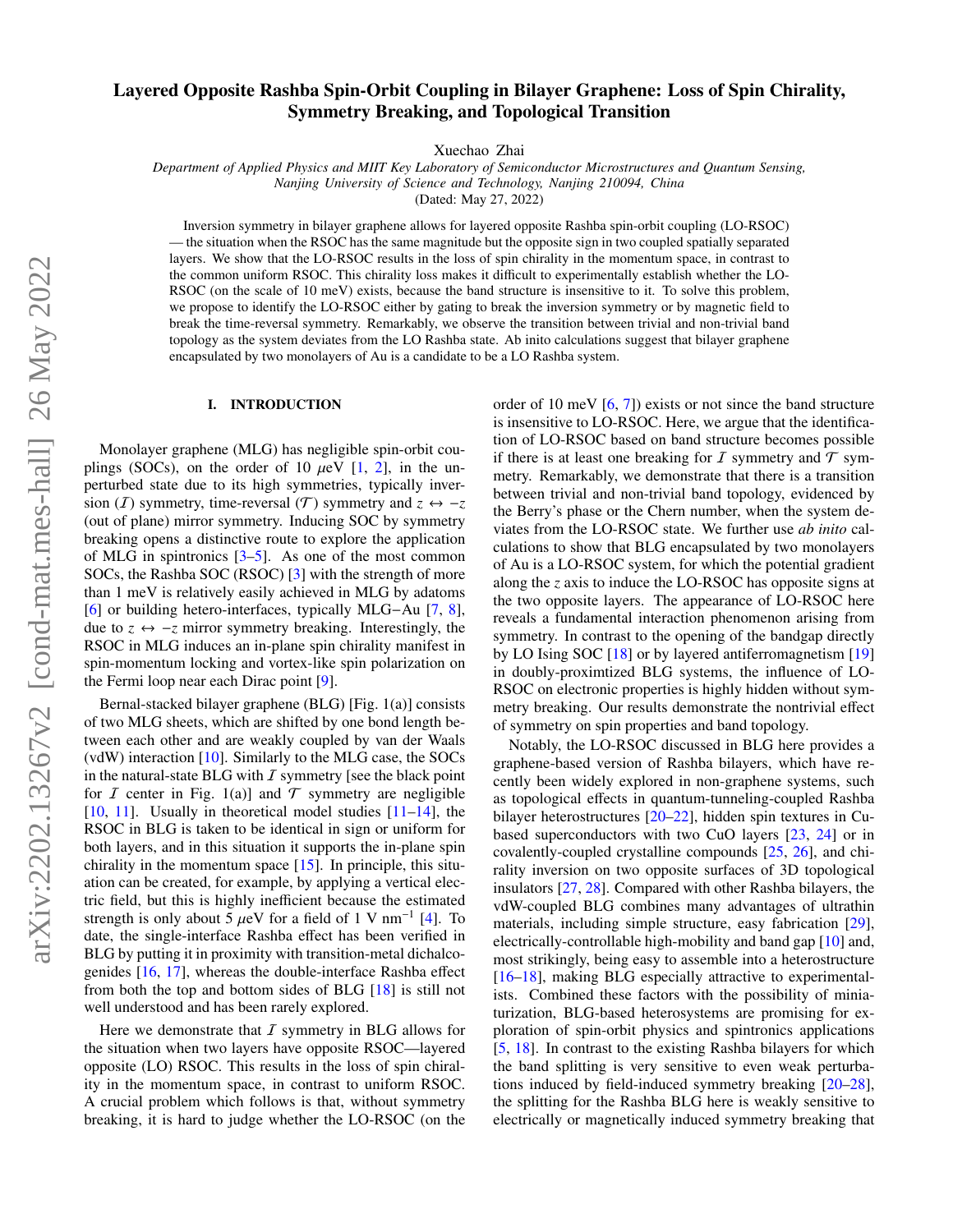

FIG. 1: (a) Bernal-stacked BLG.  $A_{1(2)}$  and  $B_{1(2)}$  denote two sublattices in carbon layer  $1(2)$ , and the black point marks an  $I$  center. (b) Brillouin zone.  $\Gamma$ , M, K and  $K'$  are four high-symmetry points. (c) Sketch of loss of spin chirality induced by LO-RSOC ( $v = -1$ ). The Rashba-induced opposite spin chiralities in energy bands of two monolayers cancel out each other after vdW coupling. Blue arrows on each Fermi loop indicate the spin orientation. (d)-(f) Band structures for (d) LO-RSOC case ( $v = -1$ ), (e) no Rashba case and (f) uniform-RSOC case  $(v = 1)$ . The inset in (f) plots the spin chirality on the Fermi loops at the dotted line.

works within higher-order perturbations [Eq. [\(12\)](#page-3-0)]. As BLG derives from the LO-RSOC state, the uniquely sharp topological transitions happen [see Eqs.  $(13)$  and  $(14)$ ]. These characteristics can be attributed to the specific vdW layered structure of BLG.

Our paper is organized as follows. In Sec. II, we introduce the system Hamiltonian. In Sec. III, we show the phenomenon and origin of chiral loss. In Sec. IV, we demonstrate the fieldinduced symmetry breaking. In Sec. V, we show the results of topological transition. Finally, we present the conclusions.

#### II. SYSTEM HAMILTONIAN

According to the references [\[6](#page-5-4)[–8,](#page-5-6) [10,](#page-5-8) [30\]](#page-6-8), an empirical lattice Hamiltonian for Rashba BLG is constructed as follows

<span id="page-1-0"></span>
$$
\mathcal{H} = -t \sum_{\langle i,j\rangle_{\parallel}a} c_{i\alpha}^{\dagger} c_{j\alpha} - \gamma \sum_{\langle i,j\rangle_{\perp}a} c_{i\alpha}^{\dagger} c_{j\alpha} \n+ \frac{i\lambda}{3} \sum_{\langle i,j\rangle_{\parallel}a\beta} \chi_i c_{i\alpha}^{\dagger} (s \times \hat{d}_{ij})_{\alpha\beta}^{\zeta} c_{j\beta} \n+ U \sum_{i\alpha} \mu_i c_{i\alpha}^{\dagger} c_{i\alpha} + M \sum_{i\alpha} c_{i\alpha}^{\dagger} s_z c_{i\alpha},
$$
\n(1)

where  $c_{i\alpha}^{\dagger}$  creates an electron with spin polarization  $\alpha$  at site  $i$ ,  $(i, j)$  runs over all the nearest-neighbor-bonning sites and *i*<sub>iα</sub> creates an electron with spin potarization a at site *i*,  $\langle i, j \rangle$  runs over all the nearest-neighbor-hopping sites, and the subscript  $\| (1)$  means in-plane (out-of-plane)  $v_i = 1$  (v) the subscript  $\|$  (⊥) means in-plane (out-of-plane),  $\chi_i = 1$  (*v*) is valid when site *i* is on the bottom (top) layer,  $\mu_i = +1$  (-1) holds if site  $i$  locates on the bottom (top) layer,  $s$  is the spin Pauli operator, and  $\hat{d}_{ij}$  is the unit vector pointing from site  $i$  to site  $j$ . There are five terms in total in Hamiltonian  $(1)$ , and the parameters  $t$ ,  $\gamma$ ,  $\lambda$ ,  $U$ ,  $M$  indicate the energy strength.

The first and second terms represent the intralayer and interlayer nearest-neighboring hoppings, respectively. The third term denotes the Rashba SOC, which is not intrinsic in BLG but is inducible by interface engineering [\[3\]](#page-5-2) or adatoms [\[6\]](#page-5-4)  $(|v| \neq 1$  essentially arises from *I* symmetry breaking in structure). The ratio of the Rashba coefficients of the top layer to the bottom layer is  $v : 1$ , and hence  $v$  can reflect the interlayer Rashba polarization, for which  $v = -1$  (+1) corresponds to the case of LO (uniform) RSOC. The fourth and fifth terms denote the other symmetry-breaking effects from gating (2*U* is the vertical bias) that breaks  $\bar{I}$  symmetry and magnetic field (*M* is the Zeeman-splitting strength) that breaks  $\mathcal T$  symmetry.

By performing the Fourier transformation [\[10,](#page-5-8) [30\]](#page-6-8), a generalized eight-band Hamiltonian in the momentum space for Rashba BLG is derived as

<span id="page-1-1"></span>
$$
H(p) = vI_{\tau}(\sigma_x p_x + \xi \sigma_y p_y)I_s + \frac{\gamma}{2}(\tau_x \sigma_x - \tau_y \sigma_y)I_s
$$
  
+ 
$$
\frac{\lambda}{2} \tau_{z,y}(\sigma_x s_y - \xi \sigma_y s_x) + U\tau_z I_{\sigma} I_s + M I_{\tau} I_{\sigma} s_z,
$$
 (2)

which takes  $\psi = {\psi_{A_1\uparrow}, \psi_{A_1\downarrow}, \psi_{B_1\uparrow}, \psi_{B_1\downarrow}, \psi_{A_2\uparrow}, \psi_{A_2\downarrow}, \psi_{B_2\uparrow}, \psi_{B_2\downarrow}}$ as the atomic basis set. Here,  $p = (p_x, p_y)$  is used to denote the momentum by taking  $K(K')$  as coordinate origin. The Pauli matrices  $\mathbf{s} = (s_x, s_y, s_z), \, \boldsymbol{\sigma} = (\sigma_x, \sigma_y, \sigma_z), \, \boldsymbol{\tau} = (\tau_x, \tau_y, \tau_z)$ are used to describe the spin, intralayer sublattice pseudospin and layer pseudospin degrees of freedom for electrons in BLG [\[10](#page-5-8)[–15\]](#page-5-11). The index  $\xi = +1$  (-1) marks valley *K* (*K'*) in<br>Fig. 1(b) and *L*, *L*, *L* are used to label the identity matrix in Fig. 1(b), and  $I_s$ ,  $I_{\sigma}$ ,  $I_{\tau}$  are used to label the identity matrix in the  $s \tau$  and  $\tau$  are used to propertively. Note that the five terms in the  $s, \sigma$  and  $\tau$  spaces, respectively. Note that the five terms in Hamiltonian [\(2\)](#page-1-1) correspond to those in Hamiltonian [\(1\)](#page-1-0) in order. Specifically, the first term  $H_v$  in Hamiltonian [\(2\)](#page-1-1) indicates<br>the maggless Directions where  $\frac{\sqrt{2}}{2}$  to  $\frac{(2\pi)(2\pi)}{2}$  (compatible) the massless Dirac term, where  $v = \sqrt{3}at/2\hbar$  ( $a = 2.46$  Å is<br>the lattice constant) is the Fermi velocity in MI G. In the third the lattice constant) is the Fermi velocity in MLG. In the third term, the *v*-dependent matrix in the  $\tau$  space reads

$$
\tau_{z,\nu} \equiv \begin{bmatrix} 1 & 0 \\ 0 & \nu \end{bmatrix}, \quad \nu \in [-1, 1], \tag{3}
$$

which depicts the possible Rashba difference between two MLG sheets. Note that  $|v| > 1$  is not considered here because no more physics happens.

Below, the lattice Hamiltonian [\(1\)](#page-1-0) is used for accurate band calculations. Unless otherwise noted (*e.g.* Fig. 2), the typical strength parameters  $t = 2.689$  eV,  $\gamma = 0.364$  eV and  $\lambda = 16.2$  meV (fit parameters extracted from Fig. 5) are used. Without doubt, the main Rashba physics we concern with does not change with the perturbation of parameters.

#### III. PHENOMENON AND ORIGIN OF CHIRAL LOSS

We consider the simplest case,  $U = M = 0$ , in Hamiltonian [\(2\)](#page-1-1). For MLG, the lowest-energy two subbands are derived as  $\varepsilon(p) = \pm [(\lambda^2 + 4\epsilon^2)^{1/2} - \lambda]/2$  with  $\epsilon = v|p|$ . The average spin is derived as  $\langle s \rangle = 2\text{sgn}(\lambda)\epsilon(\lambda^2 + 4\epsilon^2)^{-1/2}(\hat{e}_{\alpha} \times \hat{z})$ erage spin is derived as  $\langle s \rangle = 2\text{sgn}(\lambda)\epsilon(\lambda^2 + 4\epsilon^2)^{-1/2}(\hat{e}_p \times \hat{z})$ <br>with  $\hat{e} = n/|n|$  and  $\hat{z}$  is the unit vector of the z axis. Hence with  $\hat{e}_p = p/|p|$ , and  $\hat{z}$  is the unit vector of the *z* axis. Hence, the low-energy electrons possess spin chirality, as shown in Fig. 1(c), where opposite RSOC induces opposite spin chirality in opposite layers. As two monolayers gradually approach from an uncoupled state to a vdW-coupled BLG state,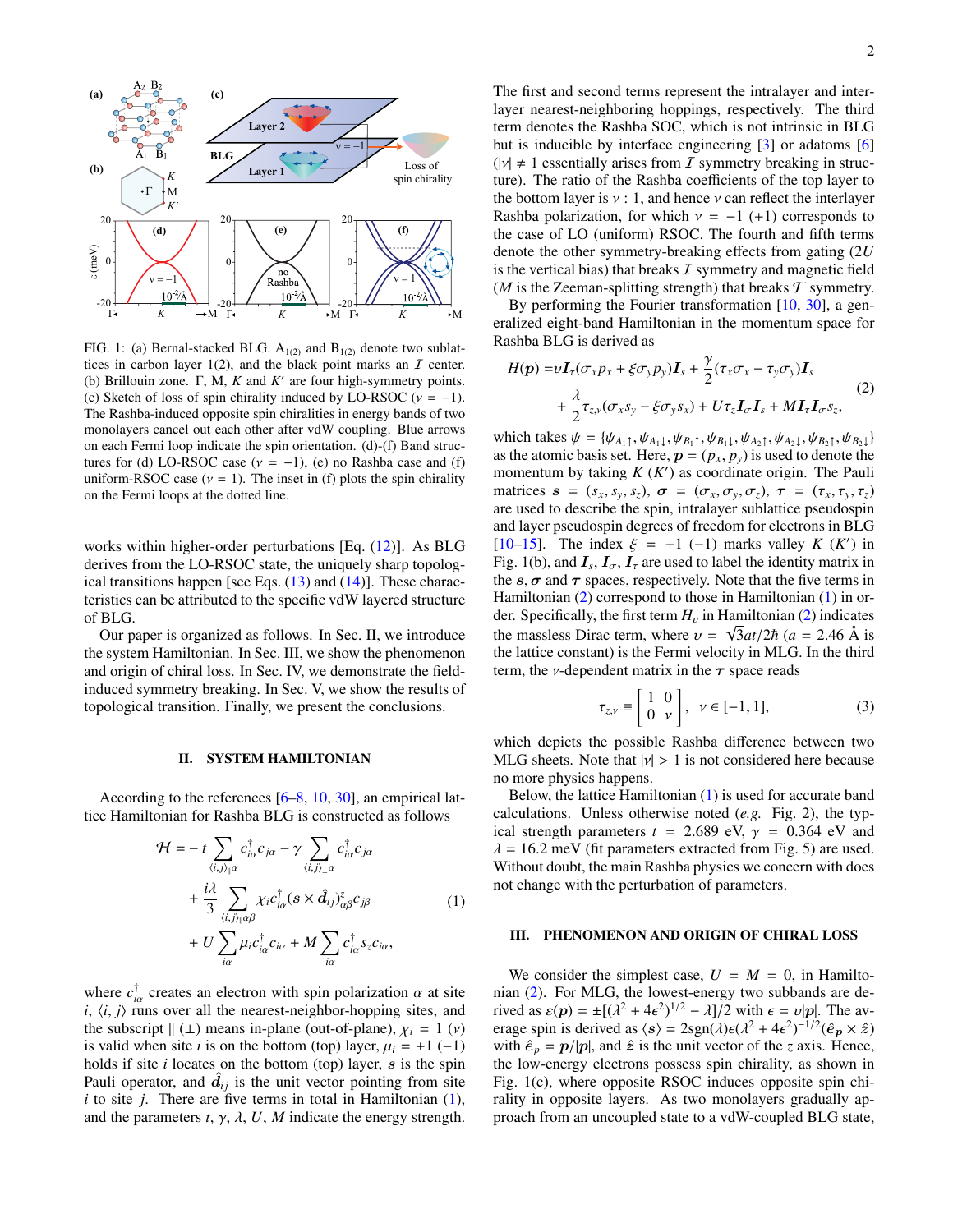

FIG. 2: (a) Band structures for  $\lambda$  increasing from 0 to 324 meV through 16.2 meV, 81 meV and 162 meV. (b) Band structures for *v* changing from -1 to 1 through -0.5, 0, 0.5. We set  $U = M = 0$  in both (a) and (b), and in this case, two degenerate valleys are associated with each other by  $\mathcal T$  symmetry.

there exist two Rashba-coupling modes in terms of spin chirality: isochiral coupling  $(v = 1)$  and opposite-chiral coupling  $[\nu = -1, \text{ see Fig. 1(c)}].$ 

We are mainly concerned with the physical effects induced by the sign change of the interlayer Rashba polarization parameter *ν*. We summarize the case of uniform-RSOC ( $\nu = 1$ ) as follows. The lowest-energy four subbands are expressed as [\[15\]](#page-5-11)  $\varepsilon_{\alpha\beta}(p) = \alpha v|p|[(\lambda^2 + \epsilon^2)^{1/2} - \beta \lambda]/2$  with  $\alpha, \beta = \pm 1$ . The average spin is solved as  $\langle s \rangle = \beta \text{sgn}(\lambda)\epsilon(\lambda^2 + \epsilon^2)^{-1/2}(\hat{e}_x \times \hat{z})$ average spin is solved as  $\langle s \rangle = \beta \text{sgn}(\lambda)\epsilon(\lambda^2 + \epsilon^2)^{-1/2}(\hat{e}_p \times \hat{z})$ ,<br>where the orientation of spin chirality depends on the sign of where the orientation of spin chirality depends on the sign of the index β. For the case of LO-RSOC ( $ν = -1$ ), we surprisingly find that the eight-band Hamiltonian [\(2\)](#page-1-1) always has the following four eigenvalues

<span id="page-2-0"></span>
$$
\varepsilon_0^{\nu=-1} = \pm \frac{1}{2} \left( \Gamma \pm \sqrt{4\nu^2 p^2 + \Gamma^2} \right),\tag{4}
$$

where  $\Gamma = (4\lambda^2 + \gamma^2)^{1/2}$  holds. Consequently, no spin splitting<br>occurs, and spin chirality disappears  $((s) - 0)$ occurs, and spin chirality disappears ( $\langle s \rangle = 0$ ).

We deeply argue the striking phenomenon of chiral loss induced by LO-RSOC in Fig. 1(c). As is understood, it is the interlayer vdW coupling that mixes opposite spin chiralities on opposite layers and enables the chiral loss in total. This raises a problem that it is hard to distinguish the band difference between  $v = -1$  case and no-Rashba case, as shown in Figs. 1(d) and 1(e), or rather, it is difficult to judge whether the LO-RSOC is present. Note that  $\lambda$  here is on the order of 10 meV, which is readily available in experiment [\[3–](#page-5-2)[7\]](#page-5-5). For a giant  $\lambda$  comparable to  $\gamma$  (more than 0.1 eV), the band slope gets visibly lower, as shown in Fig. 2(a). Moreover, we plot the band structures for  $\nu$  changing from -1 to 1 through -0.5, 0, 0.5 in Fig. 2(b). As is seen, the band spin degeneracy is opened as long as  $v \neq -1$ .

#### IV. FIELD-INDUCED SYMMETRY BREAKING

We naturally ask "Are field-induced symmetry breaking helpful to identify the presence of LO-RSOC?" In terms of actual experimental realizability,  $H_U$  in Hamiltonian [\(2\)](#page-1-1) is feasible in dual-gated device, while  $H_{\lambda}$  and  $H_{M}$  are simultaneously inducible by contacting graphene with, for example,  $Cr_2Ge_2Te_6$  under pressure [\[31\]](#page-6-9) or magnetic layers of Co (Ni) [\[32\]](#page-6-10).

Under the low-energy approximation ( $\varepsilon < \gamma$ ), the eightband model Hamiltonian [\(2\)](#page-1-1) can be further reduced to the four-band form [see Eq.  $(10)$ ] that captures the lowest-energy four bands closest to the Fermi energy, by employing van Vleck's perturbation theory  $[33]$ . The processing method is as follows.

Taking  $\psi = {\psi_{A_2\uparrow}, \psi_{A_2\downarrow}, \psi_{B_1\uparrow}, \psi_{B_1\downarrow}, \psi_{A_1\uparrow}, \psi_{A_1\downarrow}, \psi_{B_2\uparrow}, \psi_{B_2\downarrow}}$  as the atomic basis set, the low-energy effective Hamiltonian [\(2\)](#page-1-1) in the main text is rewritten as

$$
H = H_0 + W, H_0 = \begin{bmatrix} H_+ & 0 \\ 0 & H_- \end{bmatrix}, W = \begin{bmatrix} 0 & H_s \\ H_s^{\dagger} & 0 \end{bmatrix}, \qquad (5)
$$

where the diagonal matrices  $H_{\pm}$  read

$$
H_{\pm} = \begin{bmatrix} \mp U + M & 0, & 0, & 0 \\ 0, & \mp U - M, & 0, & 0 \\ 0, & 0, & \pm U + M, & 0 \\ 0, & 0, & 0, & \pm U - M \end{bmatrix},
$$

and the valley-dependent matrix  $H_s$  is described by

$$
H_s = \begin{bmatrix} 0 & 0, & \gamma \pi, & \frac{\xi - 1}{2} i \nu \lambda \\ 0, & 0, & \frac{\xi + 1}{2} i \nu \lambda, & \gamma \pi \\ \gamma \pi^{\dagger}, & -\frac{\xi + 1}{2} i \lambda, & 0, & 0 \\ \frac{1 - \xi}{2} i \lambda, & \gamma \pi^{\dagger}, & 0, & 0 \end{bmatrix},
$$

where  $\pi = v(p_x - i\xi p_y)$  is defined.

By using matrix diagonalization, the eigenvalues of  $H_0$  are solved as

$$
\varepsilon_{1,2}^{0} = \pm M - \sqrt{\gamma^{2} + U^{2}},
$$
  
\n
$$
\varepsilon_{3,4}^{0} = -U \pm M,
$$
  
\n
$$
\varepsilon_{5,6}^{0} = U \pm M,
$$
  
\n
$$
\varepsilon_{7,8}^{0} = \mp M + \sqrt{\gamma^{2} + U^{2}},
$$
\n(6)

corresponding to the eigenvector  $|\Psi^0\rangle = (|\psi^0_1\rangle, |\psi^0_2\rangle, \dots, |\psi^0_8\rangle)$ <br>written as written as

$$
|\Psi^{0}\rangle = \begin{bmatrix} 0 & 0 & 0 & 1 & 0 & 0 & 0 & 0 \\ 0 & 0 & 1 & 0 & 0 & 0 & 0 & 0 \\ 0 & 0 & 0 & 0 & 1 & 0 & 0 & 0 \\ 0 & 0 & 0 & 0 & 0 & 1 & 0 & 0 \\ 0 & -\zeta & 0 & 0 & 0 & 0 & 0 & \vartheta \\ -\zeta & 0 & 0 & 0 & 0 & 0 & \vartheta & 0 \\ 0 & \vartheta & 0 & 0 & 0 & 0 & 0 & \zeta \\ \vartheta & 0 & 0 & 0 & 0 & 0 & \zeta & 0 \end{bmatrix}, \qquad (7)
$$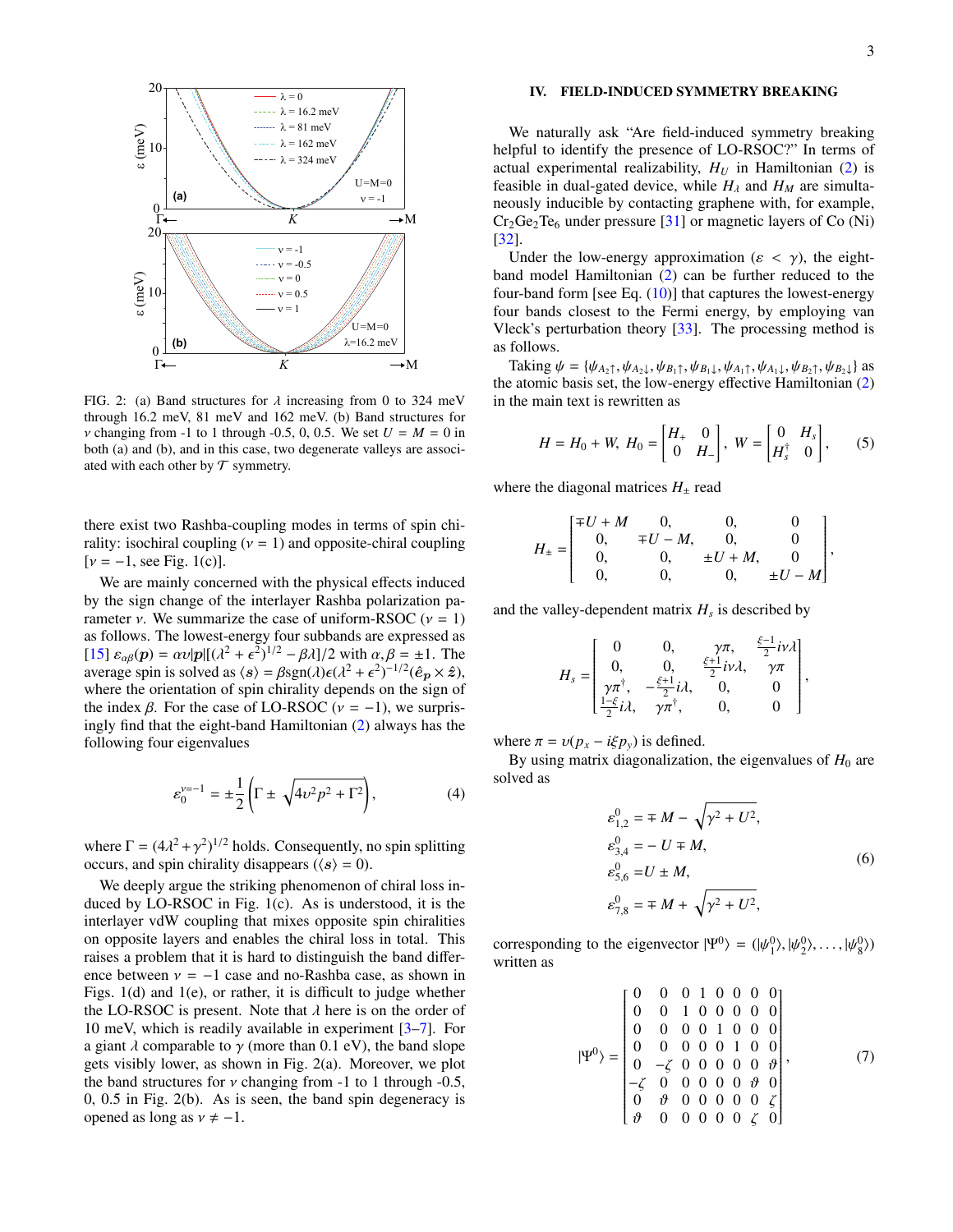where  $\vartheta = \cos(\varphi/2)$ ,  $\zeta = \sin(\varphi/2)$  and  $\tan \varphi = \gamma/U$ . We divide the eight eigenvalues into two groups in terms of energy,  $\varepsilon_{ia}^{0} \in {\{\varepsilon_{1}^{0}, \varepsilon_{2}^{0}, \varepsilon_{3}^{0}\}}$  and  $\varepsilon_{jb}^{0} \in {\{\varepsilon_{2}^{0}, \varepsilon_{3}^{0}, \varepsilon_{4}^{0}, \varepsilon_{5}^{0}\}}$ , satisfying  $|\varepsilon_{ia}^0 - \varepsilon_{ja}^0| \sim |\varepsilon_{ib}^0 - \varepsilon_{jb}^0| \ll |\varepsilon_{ia}^0 - \varepsilon_{jb}^0| \sim \gamma$ . The low-energy Hamiltonian for BLG is thus achievable through the unitary transformation  $\tilde{H} = e^{iS} H e^{-iS}$ , where the *S* matrix elements are given by

$$
S_{ml} = \frac{iW_{ml}}{\varepsilon_l^0 - \varepsilon_m^0} + i \sum_{m'} \frac{W_{mm'} W_{m'l'}}{(\varepsilon_l^0 - \varepsilon_m^0)(\varepsilon_l^0 - \varepsilon_m^{\prime 0})} + i \sum_{l'} \frac{W_{ml'} W_{l'l}}{(\varepsilon_l^0 - \varepsilon_m^0)(\varepsilon_l^0 - \varepsilon_{l'}^0)}.
$$
(8)

Herein,  $S = S^{\dagger}$ ,  $W_{ml} = \langle \psi_m^0 | W | \psi_l^0 \rangle$ ,  $m, m' \in \{3, 4, 5, 6\}$  and  $l, l' \in \{1, 2, 7, 8\}$  hold. The low-energy matrix elements of the *l*,  $l' \in \{1, 2, 7, 8\}$  hold. The low-energy matrix elements of the effective Hamiltonian (up to second order in  $1/\gamma$ ) are detereffective Hamiltonian (up to second order in  $1/\gamma$ ) are determined by

<span id="page-3-2"></span>
$$
H_{mm'} = \varepsilon_m^0 \delta_{mm'} + W_{mm'} + \frac{1}{2} \sum_l W_{ml} W_{lm'} \left( \frac{1}{\varepsilon_m^0 - \varepsilon_l^0} + \frac{1}{\varepsilon_{m'}^0 - \varepsilon_l^0} \right) + O(2), \quad (9)
$$

with  $H_{mm'} = (H_{m'm})^{\dagger}$ . By using Eq. [\(9\)](#page-3-2), we derive the effective Hamiltonian (4) in the main text.

According to Eq. [\(9\)](#page-3-2), under  $\{\varepsilon, M, U\}$  <  $\gamma$  and  $\{\lambda^2/\gamma^2, \lambda M/\gamma^2, \lambda U/\gamma^2\} \rightarrow 0$ , we obtain the lowest-energy four-band Hamiltonian as four-band Hamiltonian as

<span id="page-3-1"></span>
$$
H_{\text{eff}} = H^{(0)} + H^{(1)} + H^{(2)} + O(1/\gamma^3),
$$
  
\n
$$
H^{(0)} = -\sigma_z (UI_s + \xi M s_z),
$$
  
\n
$$
H^{(1)} = -\frac{1}{\gamma} \begin{pmatrix} 0 & (\pi^{\dagger})^2 \\ \pi^2 & 0 \end{pmatrix} s_x + \Theta \frac{i(1+\gamma)\lambda}{\gamma} s_{\pi} \sigma_+,
$$
\n(10)  
\n
$$
H^{(2)} = \frac{2U}{\gamma^2} \begin{pmatrix} \pi^{\dagger} \pi & 0 \\ 0 & -\pi^{\dagger} \pi \end{pmatrix} \mathbf{I}_s,
$$

in the atomic basis set  $\psi = {\psi_{A_2}}$ ,  ${\psi_{A_2}}$ ,  ${\psi_{B_1}}$ ,  ${\psi_{B_1}}$ } for valley *K* and  $\psi = {\psi_{A_2\uparrow}, \psi_{A_2\downarrow}, \psi_{B_1\downarrow}, \psi_{B_1\uparrow}}$  for valley *K'*. Here, we define  $s_{\pm} = (s_0 \pm s_z)/2, \sigma_{\pm} = (\sigma_0 \pm \sigma_z)/2,$ 

$$
s_{\pi} = \begin{pmatrix} 0 & \pi^{\dagger} \\ -\pi & 0 \end{pmatrix}, \quad \Theta = \frac{1}{2} \left( 1 + \frac{\gamma^2}{\gamma^2 + \Delta} \right) \tag{11}
$$

to shorten notation, with  $\Delta = 4M(U - M)$ . Note that  $s_{\pi}$  is in the s space,  $\Theta$  is the dimensionless factor renormalized by  $U$ and *M* ( $\Theta = 1$  for  $U = M = 0$ ), and the  $\sigma$  space here refers to the  $A_2$  and  $B_1$  sublattices [different from that in Hamiltonian [\(2\)](#page-1-1)]. Judged from Hamiltonian [\(10\)](#page-3-1), the LO-RSOC leads to the factor  $1 + v = 0$ , which is responsible for the chiral loss in Eq. [\(4\)](#page-2-0), reflecting no spin polarization due to the cancellation of both layers.

In Figs. 3(a) and 3(b), we illustrate the influence of  $U =$ 5.4 meV and  $M = 2.7$  meV, respectively, on the conduction bands in Figs. 1(d)-1(f). Our results indicate that it is still hard to observe the band difference between no-Rashba case and  $v = -1$  case, because the spin splitting induced by *U* (*M*) at *K* is only about 37  $\mu$ eV (19  $\mu$ eV), which is indeed negligible as expected from Hamiltonian [\(10\)](#page-3-1).



FIG. 3: Band structures modulated by (a) gating  $U = 5.4$  meV and (b) magnetic field  $M = 2.7$  meV on basis of Figs. 1(b)-1(d). The insets enlarge the dotted-box regions. (c) and (d) Dependence of bandgap difference between no-Rashba case and  $v = -1$  case on *U*, for (c)  $M = 0$  and (d)  $M \neq 0$  [10 meV (solid line) and 40 meV (dashed line)]. The insets show the band details.

For larger values of *U* or *M*, we need to add the other perturbation contributions  $\delta H^{(2)}$  to  $H^{(2)}$  as follows

<span id="page-3-0"></span>
$$
\delta H^{(2)} = \frac{\lambda^2}{\gamma^2} \begin{pmatrix} v^2 \mathcal{J} & 0\\ 0 & -2U \end{pmatrix} s_+ + \frac{i\lambda}{\gamma^2} (v \mathcal{J} \sigma_+ s_\pi^* + 2U \sigma_- s_\pi),\tag{12}
$$

where  $\mathcal{J} = U + (2\Theta - 1)(U - M)$  holds. In Figs. 3(c) and 3(d), we further plot the bandgap difference <sup>∆</sup>ε*<sup>g</sup>* (between no-Rashba case and  $v = -1$  case) modulated by *U* for  $M = 0$ and  $M \neq 0$ , respectively. It is shown that the nonzero bandgap increases as *U* increases  $[\varepsilon_g = 0]$  is always valid for  $\Delta \varepsilon_g = 0$ in Fig. 3(d)]. Taking  $U = 120$  meV for example,  $\Delta \varepsilon_g$  is about 6 meV, 1.2 meV, 0.45 meV for *M* = 0, 10 meV and 40 meV, respectively. Therefore, increasing *U* is helpful to identify the LO-RSOC by enhancing spin splitting. By contrast, increasing *M* lowers the splitting. The second-order perturbation effect reflected by Eq. [\(12\)](#page-3-0) in the BLG-based LO Rashba system reveals the weak sensitivity of Rashba splitting on the electrically or magnetically induced symmetry breaking, in contrast to the strong sensitivity of that in other known Rashba bilayers to even weak symmetry-breaking perturbations [\[20–](#page-5-17) [28\]](#page-6-6). This weak sensitivity should be attributed to the specific vdW-coupled structure of BLG, and supports BLG to hold extremely-stable band topology in a relatively complex double-interface problem [\[18\]](#page-5-15).

### V. TOPOLOGICAL TRANSITION

Now, it is necessary to clarify what happens when the amplitude homogeneity of RSOC between two monolayers is broken, corresponding to  $|v| \neq 1$  in Hamiltonian [\(2\)](#page-1-1). In prac-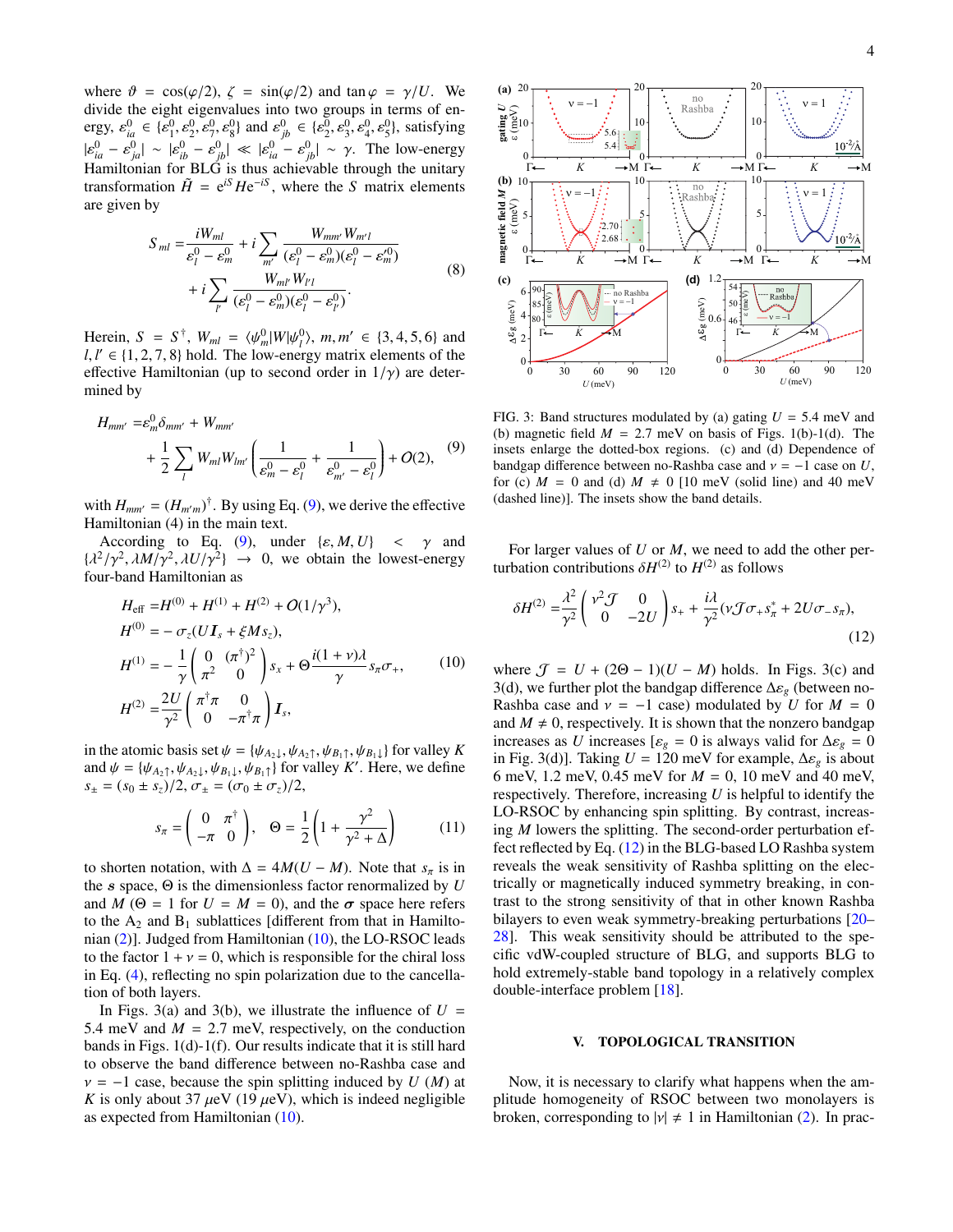

FIG. 4: (a) and (b) Bandgap versus polarization parameter  $\nu$  by fixing  $M = 10$  meV and varying *U* in (a) and by fixing  $U = 10$  meV and varying *M* in (b). (c) Band structure and Berry curvature  $(\Omega)$  near two valleys for  $(v, M, U) = (-0.1, 10 \text{ meV}, 1 \text{ meV})$ . In the unit notation for  $\Omega$ ,  $a = 2.46$  Å is the lattice constance of BLG.

tice, adjusting the concentration of adatoms [\[6\]](#page-5-4) from one side (top or bottom) of BLG or fabricating asymmetric vertical heterostructures are feasible to induce the interlayer Rashba in-homogeneity. The existing theoretical data [\[34\]](#page-6-12) also suggests that twisting the angle between graphene and its proximity material may alter the value of  $\nu$  by breaking the heterostructure symmetry.

In the absence of  $H_U$  and  $H_M$ , the RSOC itself in Hamil-tonian [\(2\)](#page-1-1) does not open a bandgap (independent of  $v$ ), determined by Eq. [\(4\)](#page-2-0). The system is not a topological insulator but a semimetal. Nevertheless, the Rashba system exhibits the intriguing Fermi-loop topology, characterized by the Berry's phase or geometric phase [[35\]](#page-6-13), defined by  $\gamma_n = \oint d\mathbf{n} \cdot \mathbf{A}(\mathbf{n})$  where  $\mathbf{A}(\mathbf{n}) = \langle \psi_n(\mathbf{n}) | i \nabla_n | \psi_n(\mathbf{n}) \rangle$  is the Berry  $\oint_C dp \cdot \overline{\mathcal{A}}_n(p)$ , where  $\overline{\mathcal{A}}_n(p) = \langle \psi_n(p)|i\nabla_p|\psi_n(p)\rangle$  is the Berry<br>connection for the wave function  $\psi_n(p)$  in the *n*-th subband connection for the wave function  $\psi_n(p)$  in the *n*-th subband. The wave function of Hamiltonian [\(10\)](#page-3-1) is solved as  $\psi_{n2(\alpha,\beta)}^T =$ *<sup>n</sup>*⊇{α,β}  $(-\alpha \zeta_{-\beta}e^{-i\xi\phi}, -i\alpha\beta \zeta_{\beta}e^{-2i\xi\phi}, i\beta \zeta_{-\beta}, \zeta_{\beta}e^{i\xi\phi})/\sqrt{\zeta_{\beta}^2}$ <br>the dispersion  $\varepsilon_{\alpha}(\eta) = \alpha \nu |\eta| \sqrt{2(3^2 + \epsilon^2)}$ 2, corresponding to the dispersion  $\varepsilon_{\alpha\beta}(p) = \alpha v|p| [2(\lambda^2 + \epsilon^2)^{1/2} - \beta(1 + v)\lambda]/4$ .<br>Here we have  $\alpha \beta = +1$  tan  $\phi = p \sqrt{p}$ ,  $\zeta_{\beta} = \delta_{\beta}$ ,  $\cos(\theta/2)$  + Here we have  $\alpha, \beta = \pm 1$ ,  $\tan \phi = p_y/p_x$ ,  $\zeta_\beta = \delta_{\beta,1} \cos(\theta/2)$  +  $\delta_{\beta,-1}$  sin( $\theta/2$ ) and tan  $\theta = 2\nu |\mathbf{p}|/[(1 + \nu)\lambda]$ , with  $\delta_{ij}$  denoting the Kronecker delta function. Strikingly,  $\gamma_n$  is derived as

<span id="page-4-0"></span>
$$
\gamma_n = 2\pi \ (\nu = -1), \ \pi \ (\nu \neq -1).
$$
 (13)

Note that we ignore the sign of  $\gamma_n$ , for which  $\pm 2\pi (\pm \pi)$  are equivalent because the phase period is  $2\pi$ . As a result, a sharp transition of the Berry's phase appears when  $\nu$  deviates from -1. This transition is suggested to be detected by the contrasting conductance through an *np* junction based on the fact that  $\gamma_n = \pi$  supports Klein tunneling but  $\gamma_n = 2\pi$  does not [\[30\]](#page-6-8). In experiment, it requires the adequate low-temperature condition to avoid the interband scattering and ensure the ballistic transport. Notably, the local gauge-invariant quantity defined as  $[36]$   $\Omega_n(p) = \nabla_p \times \mathcal{A}_n(p)$  (Berry curvature) is always zero for the gapless and  $T$ -symmetry case here.

When  $H_U$  or  $H_M$  are present, the Rashba system is usually gapped [\[12](#page-5-18)[–14\]](#page-5-10). We show the bandgap as a function of  $\nu$  in Figs. 4(a) and 4(b), where  $M = 10$  meV and  $U = 10$  meV are fixed, respectively. The results indicate that, only for  $M > U$ ,

*v* changes the bandgap. As *v* gets closer to 1 [see Fig. 4(a)], the bandgap becomes larger. For the gapped system,  $\gamma_n$  is a variable that depends on momentum and thus no longer provides a good topology description. The invariant to characterize the band topology here is the Chern number determined by  $C = \sum_{n \in VB} \int_{BZ} \Omega_n(p) d^2 p/(2\pi)^2$ , where VB (BZ) denotes the valence bands (Brillouin zone). For  $U^2 < M^2$ , combined with the condition  $\{M^2, \lambda^2\} \ll \gamma^2$  readily achievable in experiment the condition  $\{M^2, \lambda^2\} \ll \gamma^2$  readily achievable in experiment  $[3-7, 37]$  it satisfies [\[3](#page-5-2)[–7,](#page-5-5) [37\]](#page-6-15), it satisfies

<span id="page-4-1"></span>
$$
C = 0 \; (\nu = -1), \; -2\text{sgn}(M) \; (\nu \neq -1). \tag{14}
$$

For  $U^2 > M^2$ , we always have  $C = 0$ , but the system is a quantum valley Hall insulator [14] independent of v because quantum valley Hall insulator  $[14]$ , independent of  $\nu$ , because  $\nu$  does not alter the bangap, as shown in Fig. 4(b).

We plot the band structure and Berry curvature for a topological insulating state with a set of parameters  $(v, M, U) = (-1)^{n-1}$ 0.1, 10 meV, 1 meV). It is seen that valley degeneracy is broken, reflected by the differences of band structure and Berry curvature near two valleys. Nevertheless, the Chern number  $C = -2$  is contributed equally by two valleys.

Moreover, it should be noted that Eqs. [\(13\)](#page-4-0) and [\(14\)](#page-4-1), which reveal the ν-related sharp topological transitions, are our significant results for the BLG-based LO-RSOC system. No evidence of these sharp topological transitions has been found in other non-graphene Rashba bilayers [\[20](#page-5-17)[–28\]](#page-6-6).

## VI. LO-RSOC CONFIRMED BY AB-INITIO CALCULATIONS

Beyond the phenomenological Hamiltonian [\(2\)](#page-1-1), we further show a concrete LO-RSOC system that is BLG encapsulated by two monolayers of Au, as shown in the left panel of Fig. 4(a), where the optimized stable structure is  $\mathcal I$  symmetry. We employ the standard *ab initio* calculations that are performed in MLG–Au interface [\[37\]](#page-6-15), where the Rashba strength <sup>λ</sup> depends strongly on the graphene-Au distance *<sup>d</sup>*G−Au and is negligible for  $d_{G-Au} > 4.2$  Å. We obtain the optimized interlayer distance  $d_{G-Au} = 3.21$  Å.

The calculated band structure in the right panel of Fig. 5(a) shows that no spin splitting happens, as expected from our prediction of the LO-RSOC in Hamiltonian [\(2\)](#page-1-1). It is shown that BLG becomes electron doping (chemical potential  $\mu$  = <sup>−</sup>0.329 eV) due to the π–*<sup>d</sup>* orbital hybridization between graphene and Au. This means, the direction of charge transfer at each hetero-interface is from Au to graphene. Because the top Au–graphene interface and the bottom graphene–Au interface are  $I$  symmetry, the interfacial potential gradient along the *z* axis to induce the LO-RSOC [\[38\]](#page-6-16) is opposite in sign on opposite layers of BLG. The hyperfine band structure near *K* (see the inset) reveals that the trigonal warping effect  $(|\varepsilon - \mu| < 1$  meV) does not open the spin degeneracy.

Now, how to determine the value of  $\lambda$  in Fig. 5(a) is still a question, because the band structure can be well fitted by the established model ( $t = 2.689$  eV and  $\gamma = 0.386$  eV) even without  $\lambda$ , whereas  $\lambda$  is not negligible in each monolayer graphene. More strictly, there still need additional interlayer hopping parameters to achieve a better fit, including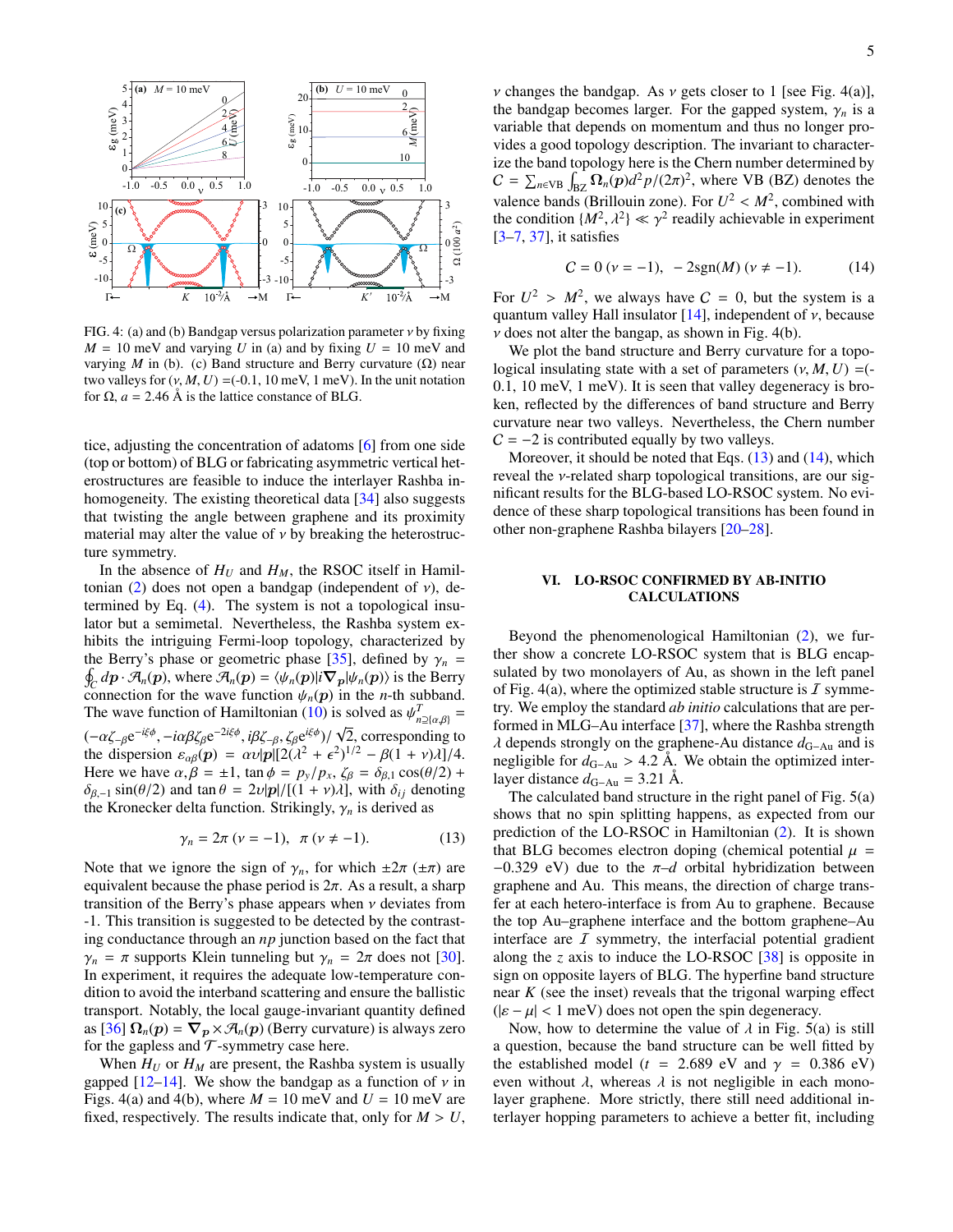

FIG. 5: Real-space lattice structure (left) and band structure (right) for (a) BLG encapsulated by two single layers of Au and (b) BLG in proximity with single layer of Au (for comparison). The optimized layer distances in (a) are marked. To obtain the value of  $\lambda$  in (a), two layer distances in (b) are artificially set to be the same with (a). The band structures are obtained by *ab inito* calculations and fitted by the model. The inset in (a) enlarges the region of trigonal warping.

the nearest-neighbor hopping energy  $\gamma' = 0.296$  eV between<br>sublattice B, and A<sub>2</sub>, and the nearest-neighbor hopping ensublattice  $B_1$  and  $A_2$ , and the nearest-neighbor hopping energy  $\gamma'' = 0.0382$  eV between sublattice A<sub>1</sub> (B<sub>1</sub>) and A<sub>2</sub> (B<sub>2</sub>). To obtain a relatively-accurate value of  $\lambda$  we further (B<sub>2</sub>). To obtain a relatively-accurate value of  $\lambda$ , we further perform the *ab initio* calculations for the BLG by proximity with monolayer Au in Fig. 5(b), where two layer distances are manually set to be the same with Fig. 5(a). It is shown than a gap is opened, and spin splitting appears. The parameters  $\lambda = 16.2$  meV,  $v = 0$  and  $U = 0.086$  eV in model [\(2\)](#page-1-1) are suitable to fit the band data in Fig. 5(b). By comparing Figs. 5(a)

and 5(b), we conclude that  $\lambda = 16.2$  meV and  $\nu = -1$  in Fig. 5(a) hold.

Undoubtedly, the spacial-distribution and concentration of Au atoms or the additional use of magnetic Ni substrate have obvious influence on the change of structural symmetry and band structure [\[7,](#page-5-5) [37\]](#page-6-15). Au layer in Fig. 4(a) only provides a simple example and is actually optional to induce the Rashba effect. Essentially, our model Hamiltonian [\(2\)](#page-1-1) captures the main Rashba physics of all the possible doubly-proximitized BLG systems by adjusting  $\nu$ , *U* and *M*, and sometimes, by adding other nessessary interactions such as staggered sublattice potential, Ising or Kane-Mele SOCs [\[6,](#page-5-4) [16](#page-5-13)[–19,](#page-5-16) [39\]](#page-6-17).

### VII. CONCLUSIONS

We have revealed that the  $I$  symmetry in BLG allows the presence of LO-RSOC, which results in the loss of spin chirality in the momentum space and is identifiable by  $I$  or  $T$ symmetry breaking through inducing spin splitting or driving the transition of band topology. These nontrivial results are fundamental to understanding the Rashba physics in all the possible 2D layered structures which are doubly-proximitized from both the top and bottom sides, and pave the way to developing 2D spintronics by fully activating the dimension of layer besides spin.

#### Acknowledgments

This work was supported by the NSFC with Grant Nos. 12074193 and 61874057. We thank D. Marchenko and Y. M. Blanter for helpful discussions. Thank Y. M. Blanter for his efforts in revising the language.

- <span id="page-5-0"></span>[1] S. Konschuh, M. Gmitra, and J. Fabian, Phys. Rev. B 82, 245412 (2010).
- <span id="page-5-1"></span>[2] J. Sichau, M. Prada, T. Anlauf, T. J. Lyon, B. Bosnjak, L. Tiemann, and R. H. Blick, Phys. Rev. Lett. 122, 046403 (2019).
- <span id="page-5-2"></span>[3] A. Manchon, H. C. Koo, J. Nitta, S. M. Frolov, and R. A. Duine, Nat. Mater. 14, 871 (2015).
- <span id="page-5-12"></span>[4] W. Han, R. K. Kawakami, M. Gmitra, and J. Fabian, Nat. Nanotechnol. 9, 794 (2014).
- <span id="page-5-3"></span>[5] A. Avsar, H. Ochoa, F. Guinea, B. Özyilmaz, B. J. van Wees, I. J. Vera-Marun, Rev. Mod. Phys. 92, 021003 (2020).
- <span id="page-5-4"></span>[6] J. Balakrishnan, G. Kok Wai Koon, M. Jaiswal, A. H. Castro Neto, and B. Özyilmaz, Nat. Phys.  $9$ , 284 (2013).
- <span id="page-5-5"></span>[7] D. Marchenko, A. Varykhalov, M. R. Scholz, G. Bihlmayer, E. I. Rashba, A. Rybkin, A. M. Shikin, and O. Rader, Nat. Commun. 3, 1232 (2012).
- <span id="page-5-6"></span>[8] E. C. T. O'Farrell, J. Y. Tan, Y. Yeo, G. K. W. Koon, B. Özyilmaz, K. Watanabe, and T. Taniguchi, Phys. Rev. Lett. 117, 076603 (2016).
- <span id="page-5-7"></span>[9] E. I. Rashba, Phys. Rev. B 79, 161409(R) (2009).
- <span id="page-5-8"></span>[10] E. McCann and M. Koshino, Rep. Prog. Phys. **76**, 056503

(2013).

- <span id="page-5-9"></span>[11] R. van Gelderen and C. M. Smith, Phys. Rev. B 81, 125435 (2010).
- <span id="page-5-18"></span>[12] Z. Qiao, W.-K. Tse, H. Jiang, Y. Yao, and Q. Niu, Phys. Rev. Lett. 107, 256801 (2011).
- [13] F. Mireles and J. Schliemann, New J. Phys. **14**, 093026 (2012).
- <span id="page-5-10"></span>[14] Z. Qiao, X. Li, W.-K. Tse, H. Jiang, Y. Yao, and Q. Niu, Phys. Rev. B 87, 125405 (2013).
- <span id="page-5-11"></span>[15] X. Zhai and G. Jin, Phys. Rev. B **89**, 085430 (2014).
- <span id="page-5-13"></span>[16] D. Wang, S. Che, G. Cao, R. Lyu, K. Watanabe, T. Taniguchi, C. N. Lau, and M. Bockrath, Nano. Lett. 19, 7028 (2019).
- <span id="page-5-14"></span>[17] A. M. Alsharari, M. M. Asmar, and S. E. Ulloa, Phys. Rev. B 97, 241104(R) (2018).
- <span id="page-5-15"></span>[18] I. O. Island, X. Cui, C. Lewandowski, J. Y. Khoo, E. M. Spanton, H. Zhou, D. Rhodes, J. C. Hone, T. Taniguchi, K. Watanabe, L. S. Levitov, M. P. Zaletel, and A. F. Young, Nature 571, 85 (2019).
- <span id="page-5-16"></span>[19] X. Zhai, Z. Xu, Q. Cui, Y. Zhu, H. Yang, and Y. M. Blanter, Phys. Rev. Appl. 16, 014032 (2021).
- <span id="page-5-17"></span>[20] A. Raj, N. Banerjee, and T. Das, Phys. Rev. B 103, 075139